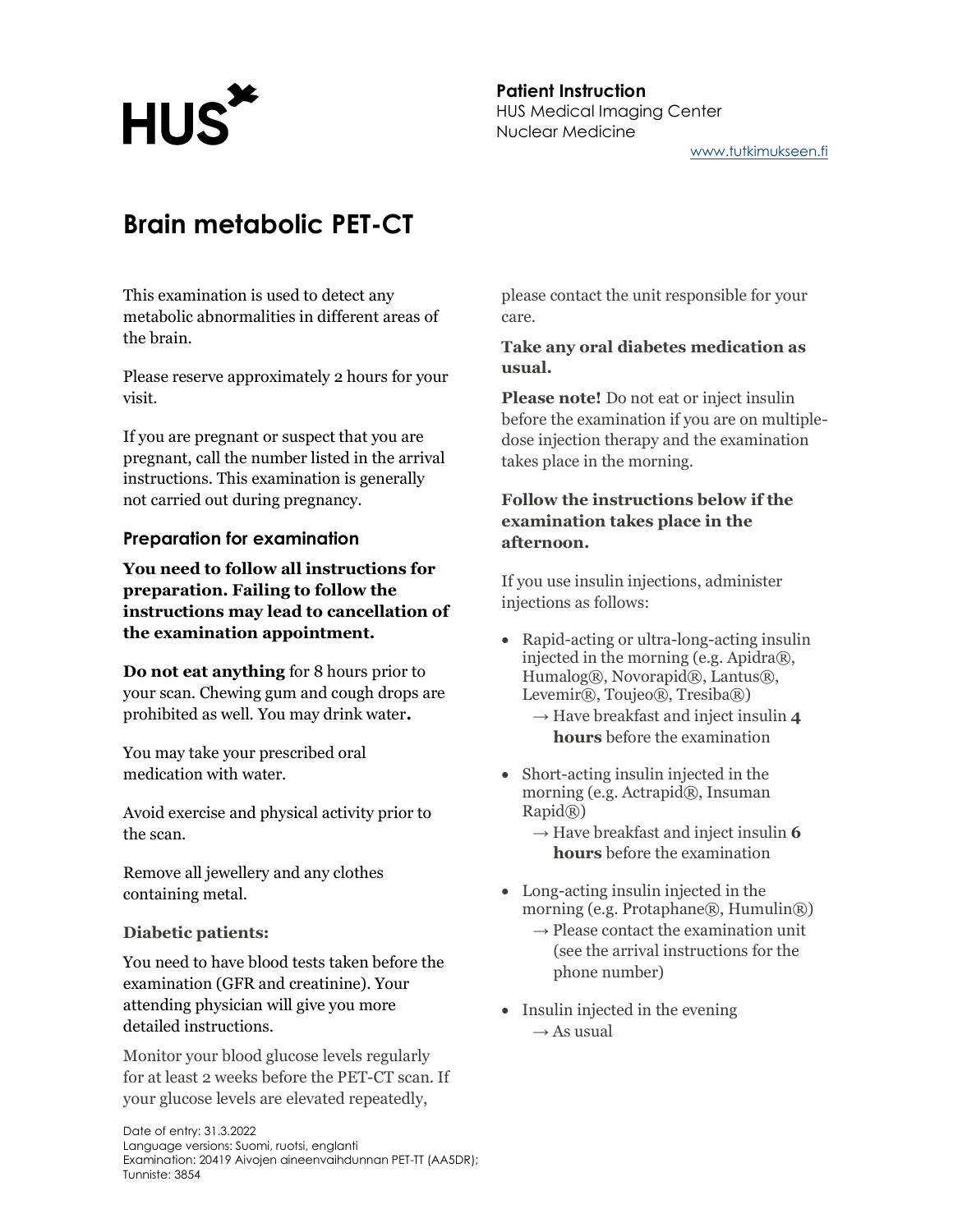# **HUS**

#### Patient Instruction HUS Medical Imaging Center Nuclear Medicine www.tutkimukseen.fi

### Examination

At the beginning of the examination, you will rest for 1 to 2 hours at the ward. You are not allowed to move, read or use your phone while resting. An intravenous catheter (thin tube into a vein) will be placed into your arm, and a small amount of radioactive contrast agent will be given via the catheter. The contrast agent contains glucose.

The scan will begin about an hour later. During the scan, you will be lying down and you will need to remain still. The imaging takes approximately 30 minutes. The examination is painless.

The examination also includes a CT scan (computed tomography). The scans are performed simultaneously.

A CT scan with contrast agent may also be performed simultaneously. The contrast agent will be administered via the intravenous cannula. The contrast agent will cause a passing warm sensation and a metallic taste in the mouth. The contrast agent leaves your body with urine.

## After the examination

After the examination, drink plenty of water and empty your bladder more frequently than you normally would. This is to make sure that the radioactive tracer leaves your body.

After receiving the radioactive contrast agent, do not hold a child or remain in prolonged close contact with children for the remainder of the day.

If you breastfeed, you must stop breastfeeding for 4 hours after the radioactive tracer is administered. The milk expressed during this period must be poured down the drain.

### Other things to note

Please take your health insurance card (Kela card) or identity card with you.

Your attending physician will inform you of the test results. Please contact the unit responsible for your care if you do not already have a scheduled appointment or a phone consultation with your doctor.

You will not be charged for the examination separately. Cancel the appointment if you cannot come. If you do not cancel, you will be charged a fine.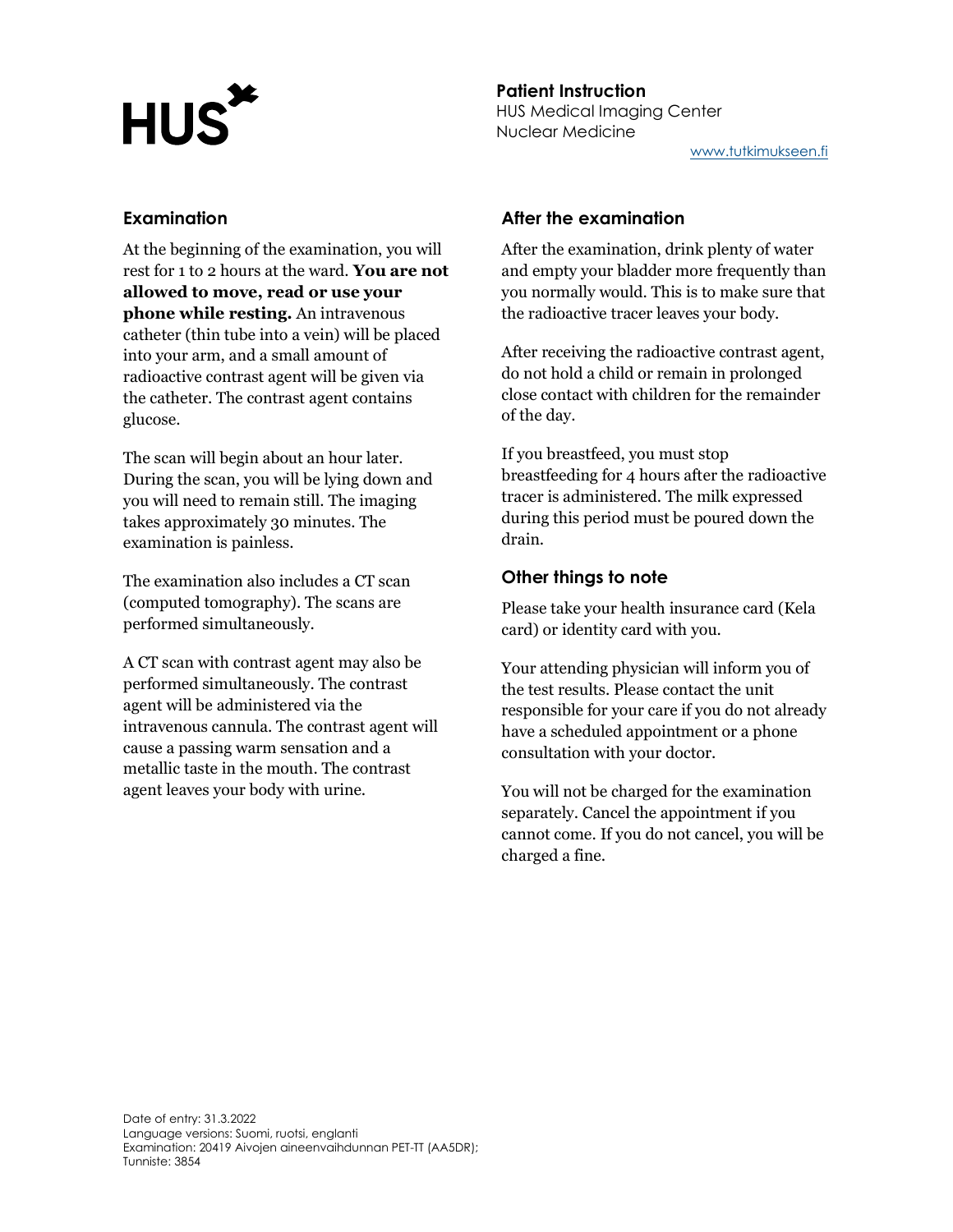

Patient Instruction HUS Medical Imaging Center Nuclear Medicine

www.tutkimukseen.fi

| <b>Patient information form for PET scan</b>         |                                                                                                |
|------------------------------------------------------|------------------------------------------------------------------------------------------------|
|                                                      | Please fill in the form the day before the examination and bring it with you.                  |
|                                                      | Name: Name:                                                                                    |
|                                                      |                                                                                                |
|                                                      |                                                                                                |
|                                                      | Have you ever had an allergic reaction to contrast material in any previous contrast-          |
| enhanced scans?                                      |                                                                                                |
| $\Box$ yes                                           | $\Box$ no                                                                                      |
|                                                      | Have you had some surgery / endoscopic procedure / biopsy in the past six months?              |
| $\Box$ yes                                           | $\Box$ no                                                                                      |
|                                                      |                                                                                                |
|                                                      |                                                                                                |
|                                                      | Do you have any foreign objects in your body (made of metal):                                  |
|                                                      |                                                                                                |
|                                                      |                                                                                                |
|                                                      | Do you have, or have you had any of the following (check the box):                             |
| $\Box$ diabetes                                      | $\Box$ tuberculosis                                                                            |
| $\Box$ heart attack                                  | $\Box$ intestinal infection                                                                    |
| $\Box$ kidney disease                                |                                                                                                |
|                                                      | □ other inflammatory disease, please specify:<br>□ other inflammatory disease, please specify: |
|                                                      | □ other long-term illness, please specify:<br>□ other long-term illness, please specify:       |
| $\Box$ trauma (fractures, injuries), please specify: |                                                                                                |